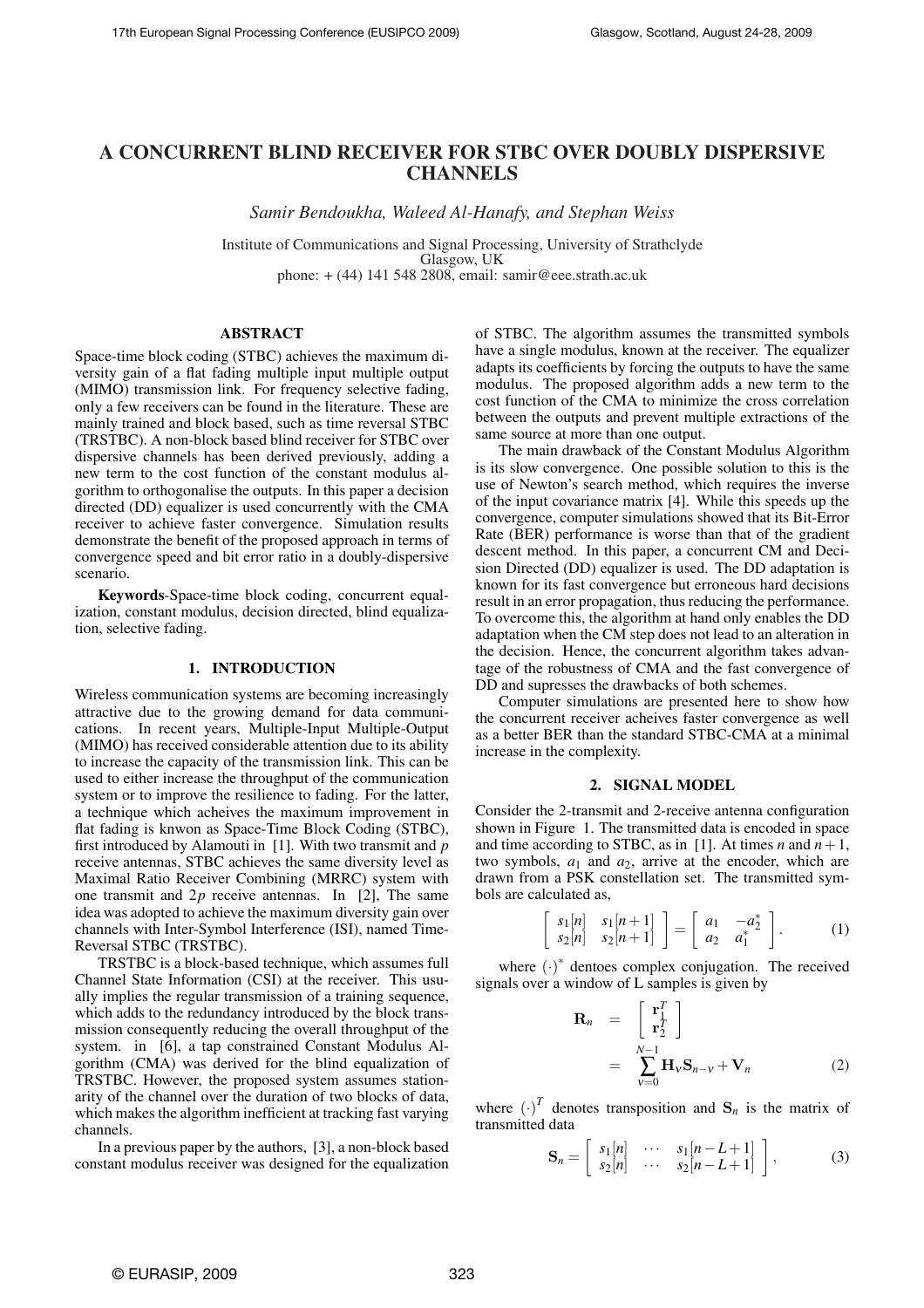

Figure 1: Channels and equalizers for a 2-by-2 MIMO system.

and  $V_n$  is Additive White Gaussian Noise (AWGN) with zero mean and  $\mathscr{E}\{\}\mathbf{V}_n\mathbf{V}_n^H\} = L\sigma_r\mathbf{I}_{2\times 2}$  corrupting the received signal. The matrix  $H_v$  is the  $v^{th}$  time slice of the channel transfer function and is defined as ·  $\overline{a}$ 

$$
\mathbf{H}_{\mathbf{v}} = \left[ \begin{array}{cc} h_{1,1}[\mathbf{v}] & h_{1,2}[\mathbf{v}] \\ h_{2,1}[\mathbf{v}] & h_{2,2}[\mathbf{v}] \end{array} \right],\tag{4}
$$

where  $h_{i,j}$  is the frequency selective channel from the  $j^{th}$ transmit antenna to the *i th* receive antenna. The channels are assumed to be of the same length, *N*. If the length of the channels varies, *N* is the length of the longest channel and the remaining channels are appended with zeros. The transfer function of the dispersive MIMO channel can be written as

$$
\mathbf{H}(z) = \sum_{v=0}^{N-1} \mathbf{H}_v z^{-v}.
$$
 (5)

### 3. CONSTANT MODULUS RECEIVER

As shown in Fig. 1, two space-time equalizers are used, each with two subequalizers. The outputs of the two spacetime equalizers are collected over two consecutive symbol periods, *n* and  $n+1$ , and are given by

$$
\begin{bmatrix} z_1[n] & z_1[n+1] \\ z_2[n] & z_2[n+1] \end{bmatrix} = \begin{bmatrix} \mathbf{w}_1^H[n] \\ \mathbf{w}_2^H[n] \end{bmatrix} \cdot [\mathbf{r}_n \ \mathbf{r}_{n+1}], \quad (6)
$$

where  $(\cdot)^H$  denotes the conjugate transpose and  $\mathbf{r}_n$  is the the transversal delay line vector

$$
\mathbf{r}_n = [r_1[n] \cdots \ r_1[n-L+1] \ r_2[n] \cdots \ r_2[n-L+1]]^T, \tag{7}
$$

the vector  $\begin{bmatrix} r_1[n] \\ r_2[n] \end{bmatrix}$ *r*2[*n*] is a column of the matrix  $\mathbf{R}_n$ , and  $\mathbf{w}_j[n]$ 

is the  $j<sup>th</sup>$  equalizer coefficients vector

$$
\mathbf{w}_{j}[n] = \begin{bmatrix} w_{j1}^{*}[0] & \cdots & w_{j1}^{*}[L-1] & w_{j2}^{*}[0] & \cdots & w_{j2}^{*}[L-1] \end{bmatrix}^{T}.
$$
\n(8)

The problem with MIMO-CMA is that the outputs may end up identifying the same source more than once. This may reduce the diversity gain of the system. However a constraint can be placed on the outputs to minimize the crosscorrelation. Consider the following cost function

$$
\xi_{CM} = \mathscr{E} \left\{ \sum_{i=1}^{2} \sum_{\tau=0}^{1} (|z_i[n+\tau]|^2 - 1)^2 + \mathbf{a}_n^{\mathrm{H}} \mathbf{a}_n \right\},\qquad(9)
$$

with

$$
\mathbf{a} = \begin{bmatrix} z_1[n] & - & z_2^*[n+1] \\ z_2[n] & + & z_1^*[n+1] \end{bmatrix},
$$
 (10)

where the first term of the cost function represents the CM criterion over two consecutive symbol periods. The new term minimizes the vector a which forces the two outputs, $z_1[n]$ and  $z_2[n]$ , to have an STBC structure and consequently minimizes the cross-correlation between them.

Similar to the derivation of CMA in [7], the gradient of the first term of ξ*CM* can be given by:

$$
\frac{\partial}{\partial \mathbf{w}_i^*} (z_k[n+\tau]z_k^*[n+\tau]-1)^2 =
$$
\n
$$
\begin{cases}\n2(z_k[n+\tau]z_k^*[n+\tau]-1)z_k^*[n+\tau]\mathbf{r}_{n+\tau} & k=i \\
\underline{0} & k \neq i\n\end{cases}
$$
\n(11)

The cross-correlation term of the cost function requires closer evaluation. It can be shown that the gradient of the second term is

$$
\frac{\partial}{\partial \mathbf{w}_1^*} \mathbf{a}_n^{\mathbf{H}} \mathbf{a}_n = (z_1^*[n] - z_2[n+1]) \mathbf{r}_n + (z_2[n] + z_1^*[n+1]) \mathbf{r}_{n+1}
$$
\n
$$
\frac{\partial}{\partial \mathbf{w}_2^*} \mathbf{a}_n^{\mathbf{H}} \mathbf{a}_n = (z_2^*[n] + z_1[n+1]) \mathbf{r}_n + (z_2^*[n+1] - z_1[n]) \mathbf{r}_{n+1}.
$$
\n(12)

Using the stochastic gradient descent search method, the update equations for the two space-time equalizers can be given by

$$
\mathbf{w}_{1}[n+2] = \mathbf{w}_{1}[n] \n- \mu \left( 2(z_{1}[n]z_{1}^{*}[n] - \frac{1}{2})z_{1}^{*}[n] - z_{2}[n+1] \right) \mathbf{r}_{n} \n- \mu \left( 2(z_{1}[n+1]z_{1}^{*}[n+1] - \frac{1}{2})z_{1}^{*}[n+1] + z_{2}[n] \right) \mathbf{r}_{n+1} \n\mathbf{w}_{2}[n+2] = \mathbf{w}_{2}[n] \n- \mu \left( 2(z_{2}[n]z_{2}^{*}[n] - \frac{1}{2})z_{2}^{*}[n] + z_{1}[n+1] \right) \mathbf{r}_{n} \n- \mu \left( 2(z_{2}[n+1]z_{2}^{*}[n+1] - \frac{1}{2})z_{2}^{*}[n+1] - z_{1}[n] \right) \mathbf{r}_{n+1}
$$
\n(13)

The derived algorithm is suitable for the spatio-temporal equalization of constant modulus STBC signals. A windowed estimate of the cost function,  $\xi$ , can be used instead of the instantaneous estimate for better convergence. The derived equations can be easily extended to an R-receive antenna configuration for better diversity gains.

### 4. CONCURRENT CM AND DECISION DIRECTED RECEIVER

In this section, an extension of the concurrent equalizer in [5] is derived for use with a  $2 \times 2$  STBC system. The algorithm uses the modified cost function from the previous section in conjunction with a DD equalizer. The idea behind the concurrent equalizer is that the CM part of the coefficient vectors, denoted  $\mathbf{w}_i^{(c)}$  $i<sup>(c)</sup>$ , is updated for every iteration whereas the DD part, denoted  $\mathbf{w}_i^{(d)}$  $i^{(a)}$ , is only updated when the previous CMA adaptation is assumed to be successful. The cost function for the DD equalizer can be given by:

$$
\xi_{DD} = \mathscr{E}\left\{\sum_{i=1}^{2}\sum_{\tau=0}^{1}|q(z_i[n+\tau]) - z_i[n+\tau]|^2\right\},\qquad(14)
$$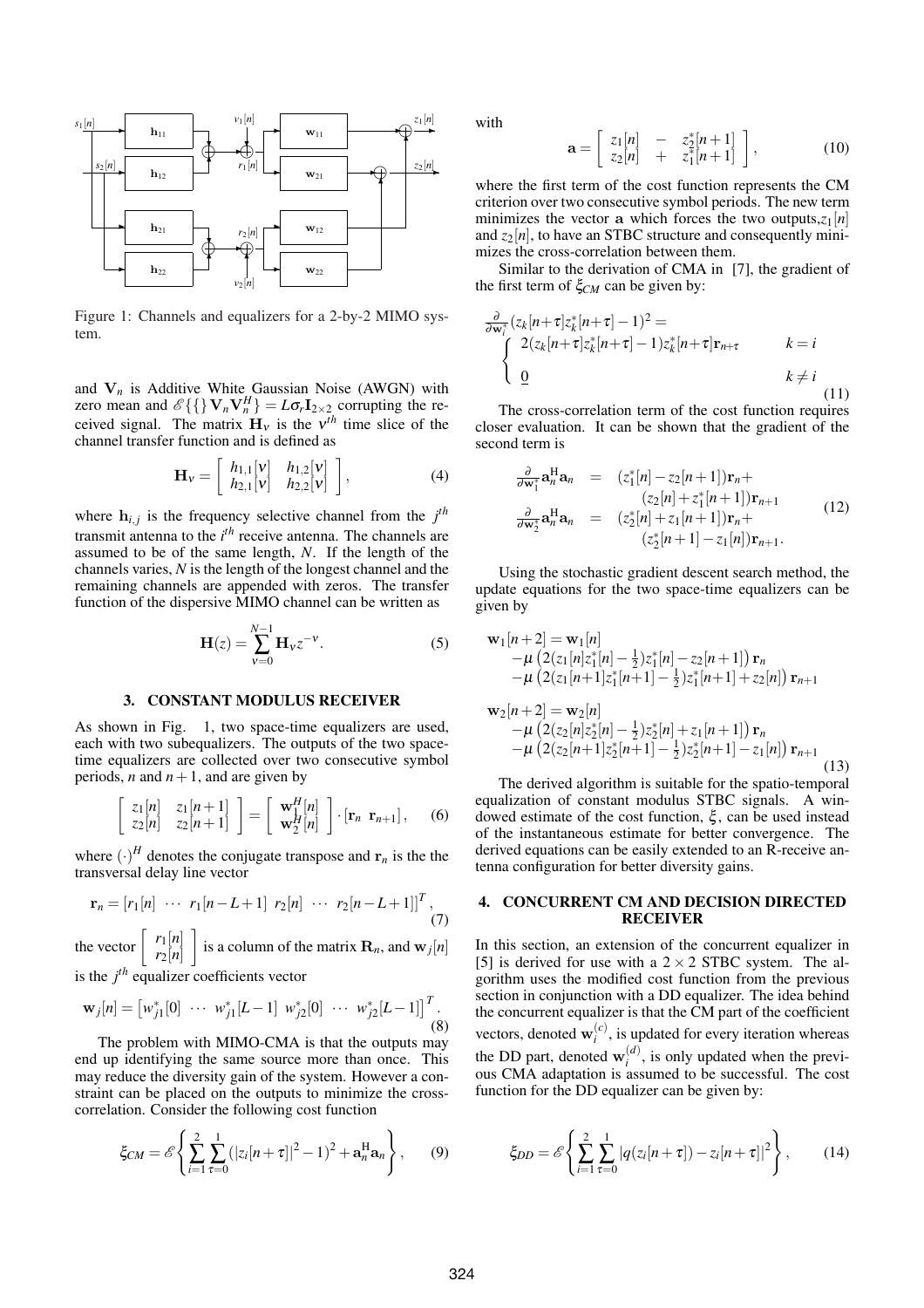Table 1: Concurrent CMA and Decision Directed Algorithm.

1: Update, 
$$
\mathbf{r}_n
$$
 and  $\mathbf{r}_{n+1}$ .  
\n2: Calculate  $z_i[n]$  and  $z_i[n+1]$ , for  $i = 1, 2$ .  
\n3:  $\mathbf{e}_i^{(c)} = \frac{\partial}{\partial \mathbf{w}_i^*} \hat{\xi}_{CM}$ , for  $i = 1, 2$ .  
\n4:  $\mathbf{w}_i^c[n+2] = \mathbf{w}_i^c[n] - \mu_{CM} * \mathbf{e}_i^{(c)}$ , for  $i = 1, 2$ .  
\n5:  $\tilde{\mathbf{w}}_i[n] = \mathbf{w}_i^c[n+2] + \mathbf{w}_i^d[n]$ , for  $i = 1, 2$ .  
\n6: Calculate outputs  $\tilde{z}_i[n+\tau]$  using  $\tilde{\mathbf{w}}_i[n]$ , for  $\tau = 0, 1$ .  
\n7:  $\mathbf{e}_i^{(d)}[n+\tau] = (z_i[n+\tau]-q(z_i[n+\tau]))^* * \mathbf{r}_n$ .  
\n8:  $\delta_i = \prod_{\tau=0}^1 \delta(q(z_i[n+\tau]) - q(\tilde{z}_i[n+\tau]))$   
\n9:  $\mathbf{w}_i^{(d)}[n+2] = \mathbf{w}_i^{(d)}[n]$ .  
\n $\mu_{DD} * \delta_i * (\mathbf{e}_i^{(d)}[n] + \mathbf{e}_i^{(d)}[n+1])$   
\n10:  $\mathbf{w}_i[n+2] = \mathbf{w}_i^{(c)}[n+2] + \mathbf{w}_i^{(d)}[n+2]$ , for  $i = 1, 2$ .

where the function  $q(.)$  represents a decision device that maps its input to the closest transmit constellation point.

The concurrent algorithm can be described by the following steps:

- 1. The outputs  $z_1[n+\tau]$  and  $z_2[n+\tau]$  are calculated for  $\tau =$ 0,1 as in (6).
- 2. Identical to (13), the Constant Modulus parts of the coefficient vectors are calculated as follows:

$$
\mathbf{w}_{1}^{(c)}[n+2] = \mathbf{w}_{1}^{(c)}[n] \n-\mu_{CM} (2(z_{1}[n]z_{1}^{*}[n] - \frac{1}{2})z_{1}^{*}[n] - z_{2}[n+1]) \mathbf{r}_{n} \n-\mu_{CM} (2(z_{1}[n+1]z_{1}^{*}[n+1] - \frac{1}{2})z_{1}^{*}[n+1] + z_{2}[n]) \mathbf{r}_{n+1} \n\mathbf{w}_{2}^{(c)}[n+2] = \mathbf{w}_{2}^{(c)}[n] \n-\mu_{CM} (2(z_{2}[n]z_{2}^{*}[n] - \frac{1}{2})z_{2}^{*}[n] + z_{1}[n+1]) \mathbf{r}_{n} \n-\mu_{CM} (2(z_{2}[n+1]z_{2}^{*}[n+1] - \frac{1}{2})z_{2}^{*}[n+1] - z_{1}[n]) \mathbf{r}_{n+1},
$$
\n(15)

where  $\mu_{CM}$  is the CMA step size.

3. In order to evaluate the success of the previous step taken by the CM equalizer, the receiver calculates the intermediate outputs using the new CM vector and the previous DD vector:

$$
\begin{bmatrix} \tilde{z}_1[n] & \tilde{z}_1[n+1] \\ \tilde{z}_2[n] & \tilde{z}_2[n+1] \end{bmatrix} = \begin{bmatrix} \tilde{\mathbf{w}}_1^H \\ \tilde{\mathbf{w}}_2^H \end{bmatrix} \cdot [\mathbf{r}_n \ \mathbf{r}_{n+1}], \qquad (16)
$$

where

$$
\tilde{\mathbf{w}}_i = \mathbf{w}_i^{(c)}[n+2] + \mathbf{w}_i^{(d)}[n].
$$
 (17)

4. To avoid taking a large step in the wrong direction a decision must be made on the correctness of the previous CM step. The work in [5] suggests that if the equaliser's hard decisions before and after the CM adaptation are the same then the decision is likely to be correct. Hence, the DD coefficient vector  $\mathbf{w}_i^{(d)}$  $i^{(a)}$  should only be updated when the following is equal to  $1$ :

$$
\delta_i = \prod_{\tau=0}^1 \delta\left(q\left(z_i[n+\tau]\right) - q\left(\tilde{z}_i[n+\tau]\right)\right) \tag{18}
$$

where

$$
\delta(k) = \begin{cases} 1 & k = 0 \\ 0 & k \neq 0 \end{cases}
$$
 (19)

A summary of the algorithm is given in Table 1.



Figure 2: Time-frequency dispersive Rayleigh distributed channel matrix.

# 5. SIMULATION RESULTS

Computer simulation results are presented in this section to provide an insight into the proposed scheme and to demonstrate the performance of the concurrent algorithm. A  $2 \times 2$ MIMO model as indicated in Figure 1 is used in the simulations. QPSK modulation with a modulus equal to unity is performed on the source bits. At the receiver, signals are corrupted by AWGN. The length of the subequalizers is set to  $L = 15$ . In the following, we first demonstrate the convergence behaviour and the steady state MSE given a fixed SNR value, and thereafter characterise the error performance of the two algorithms with regards to SNR.

## 5.1 Mean Square Error

The step sizes for the CM and the DD terms are initialized to  $\mu_{CM} = 3*10^{-3}$  and  $\mu_{DD} = 5*10^{-2}$ . The Signal-to-Noise Ratio (SNR) is set to 20dB. The equalizer coefficient vectors are initialized having only two non zero elements equal to unity at entries 8 and  $L + 8$ , respectively. The Mean Square Error (MSE) is averaged over 50 channels drawn from a Rayleigh distribution with a given power profile. Figure 3 shows the MSE curves for the STBC-CMA and the concurrent equalizer. It can be clearly observed that the concurrent receiver acheives faster convergence than the standard STBC-CMA, which makes it better in terms of tracking fast varying channels.

### 5.2 Quasi-Stationary Channel

This experiment is designed to evaluate the convergence behaviour of the standard STBC-CMA and the proposed con-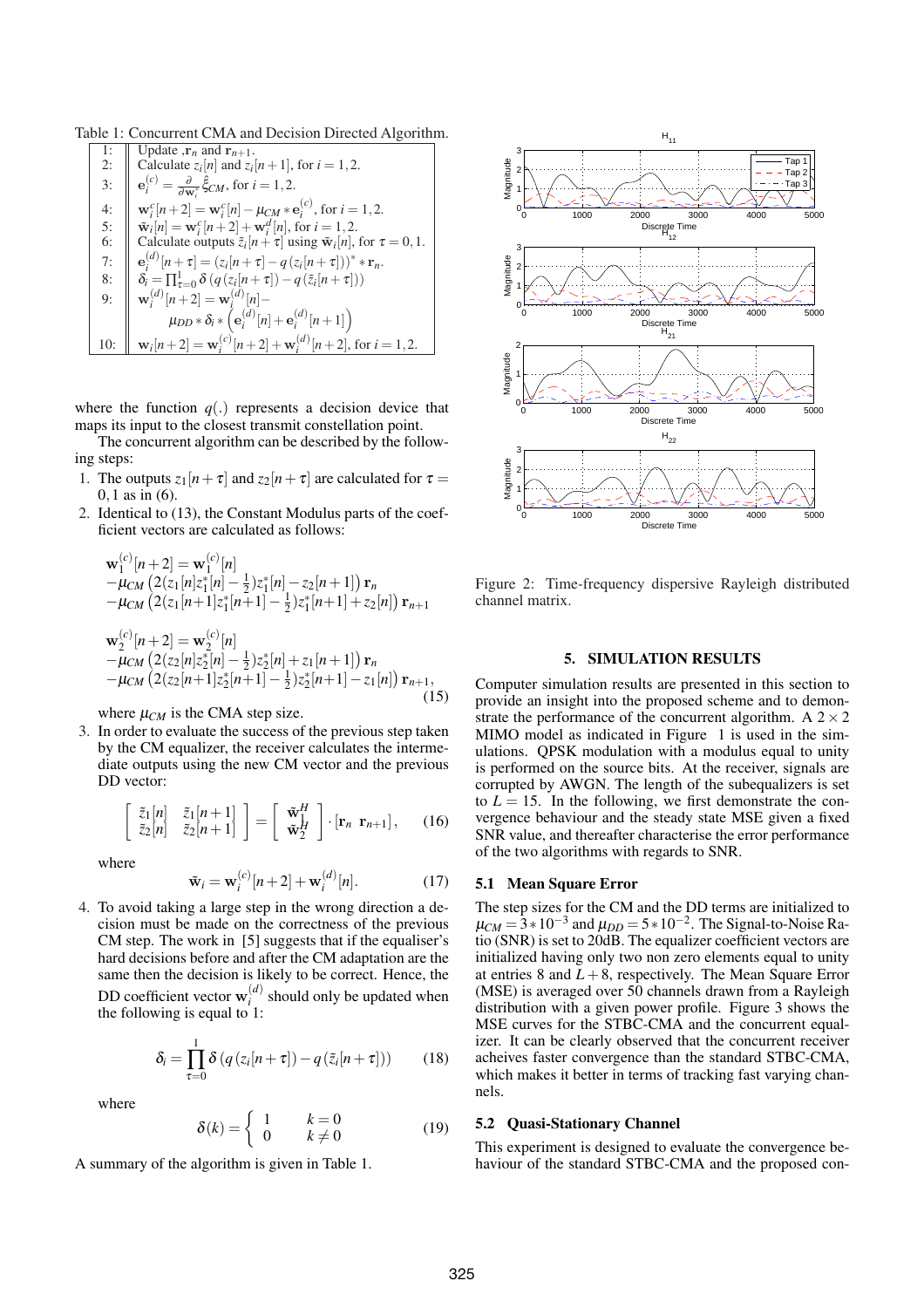

Figure 3: Mean Square Error curves.



Figure 4: Bit-Error Rate (BER) curves for the quasistationary case.



Figure 5: BER curves for the smoothly time-varying case.

current receiver in the presense of noise. The step sizes are initialized to  $\mu_{CM} = 8 \times 10^{-4}$  and  $\mu_{DD} = 8 \times 10^{-3}$  and the

equalizer vectors  $w_1$  and  $w_2$  are intialized in the same way as in the first experiment. The channels are assumed to be stationary over a window of 496 symbols. Channel realisations are obtained through a sample and hold process of the Rayleigh distributions shown in Figure 2. Figure 4 shows the BER curves of the two algorithms in comparison along with that of the full channel information flat fading case proposed by Alamouti, [1]. The concurrent receiver clearly outperforms the STBC-CMA BER-wise. This is achieved at a minimal increase in system complexity as it has been shown that the implementation of the DD equalizer is similar to that of the Least Mean Square (LMS) algorithm. The figure also shows the BER when a Zero-Forcing (ZF) equalizer is used at the receiver. The inverse of the polynomial matrix H can be obtained in frequency domain as shown in [9]. Both the STBC-CMA and the concurrent equalizer achieve a lower BER when the SNR is lower than 14dB due to the noise amplification inherent in the ZF equalizer.

### 5.3 Smoothly-Varying Rayleigh Channel

In this experiment, we assess the tracking capability of the concurrent receiver. The channels are assumed to be smoothly time-varying and frequency selective. The coefficients are drawn from a Rayleigh process with a vehicular speed of 55km/h. The same transmission and equalisation parameters are used as in experiment 2. The performance of the proposed equaliser is benchmarked against the TRSTBC-CMA scheme in [6]. Figure 5 shows the BER curves over a range of SNR values. The TRSTBC-CMA clearly gives very poor results, which can be attributed to its block-based nature. The proposed algorithm exhibits a coding loss compared to the quasi-stationary case, but still manages to track the channel and achieve a BER of  $10^{-4}$  at SNR = 20dB.

### 6. CONCLUSION

In this paper, a concurrent algorithm was derived for the equalization of STBC over frequency selective channels. The algorithm takes advantage of the robustness of the Constant Modulus Algorithm and the fast convergence of the Decision Directed equalization. It can be divided into two main steps. In the first step, the receiver updates CM parts of the coefficient vector. In the second step, the receiver makes a decision on the success of the first step. If the step is deemed correct then the DD criterion is used to update the second part of the coefficient vectors.

Simulation results showed that the concurrent equalizer acheives considerably faster convergence than the standard STBC-CMA. The new receiver also exhibited better performance in terms of Bit Error Rate over a quasi-stationary channel. This confirmed the convergence behaviour demonstrated by the MSE curves. The tracking capability of the concurrent receiver was also assessed and benchmarked against the block-based TRSTBC-CMA. The proposed receiver was able to blindly track the channel, assuming a vehicular speed of 55km/h.

### **REFERENCES**

[1] S.M. Alamouti, "A Simple transmit Diversity Technique for Wireless Communications," *IEEE Journal on Selected Areas in Communications*, 16(8): 1451–1458, 1998.